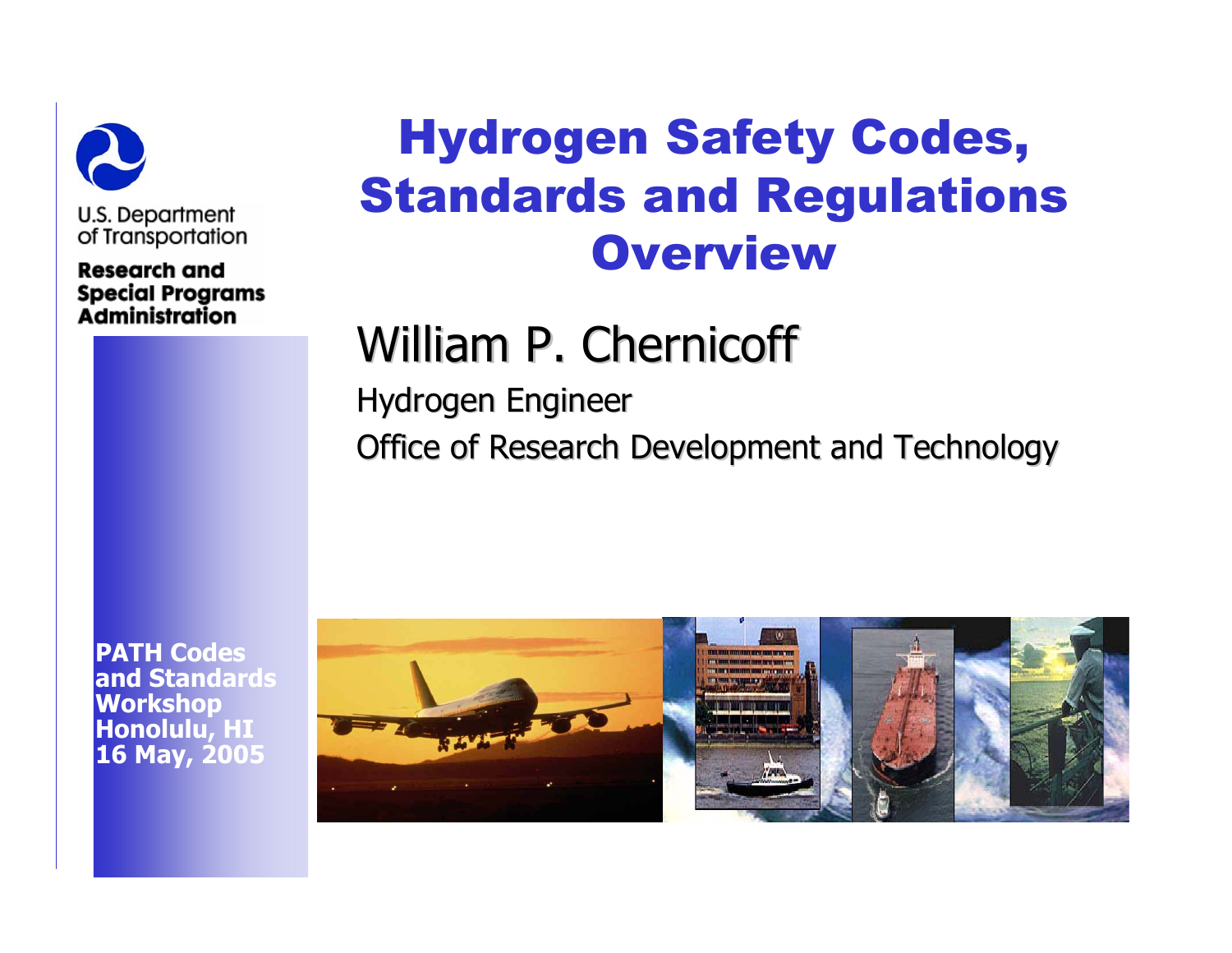

#### **Research and Special Programs Administration**

**PATH Codes and Standards Workshop Honolulu, HI 16 May, 2005**

# **Outline**

- **Definitions**
- **Participants**
- •**Development Process**
- **Need for Codes and Standards**
- **Issues/Barriers and how to resolve**
- •**Government role in RD&D**
- • **Government Technical Regulations**
- **IPHE Role**



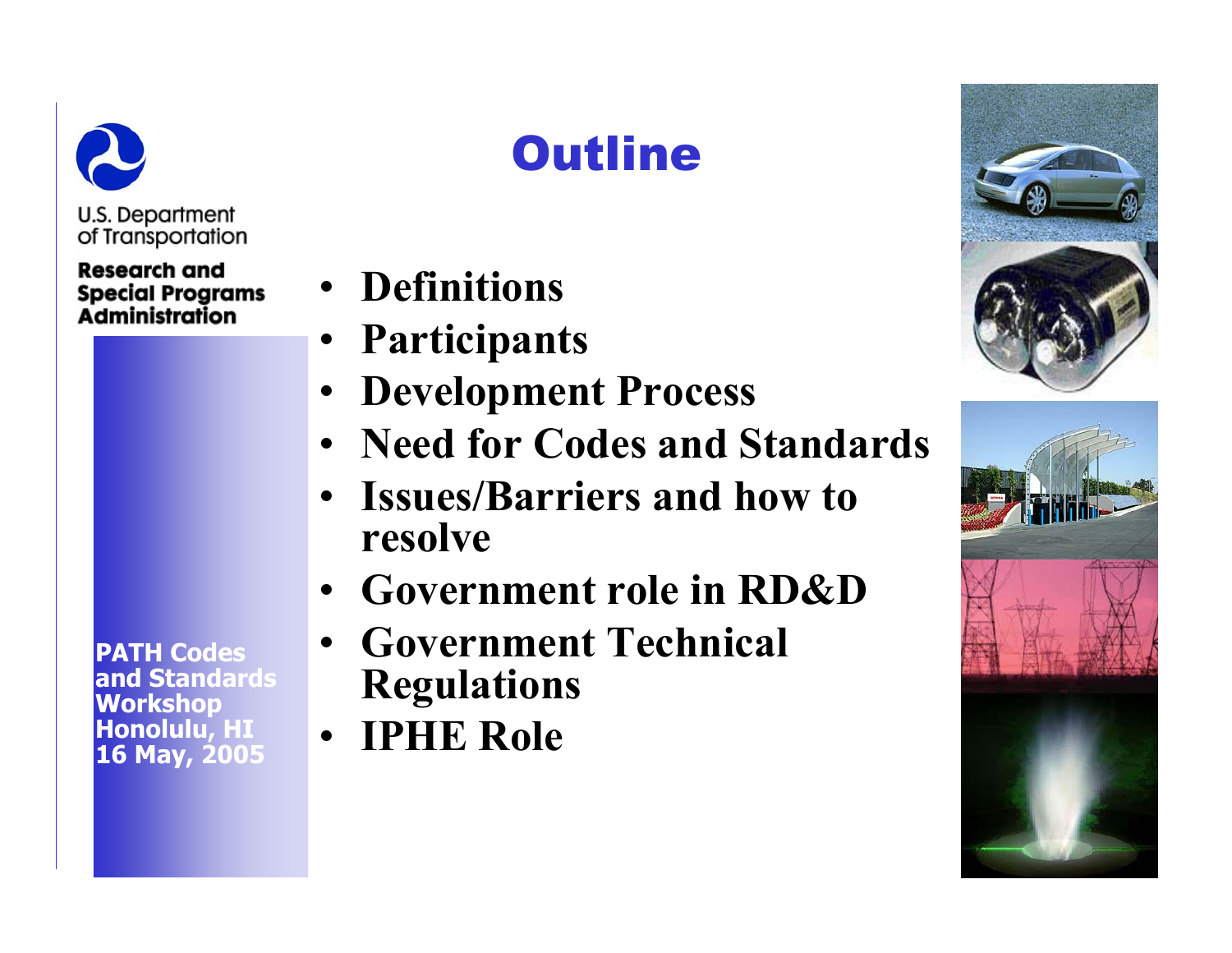

**Research and Special Programs Administration** 

**PATH Codes and StandardsWorkshop Honolulu, HI 16 May, 2005**

# **Definitions**

- **Codes** 
	- – **Specify requirements, components, and procedures for use**
	- – **Developed through voluntary code publishing groups**
	- – **Usually established/adopted by jurisdictions**
	- –**Legally binding; i.e. building codes**
	- **International codes set by agreement**

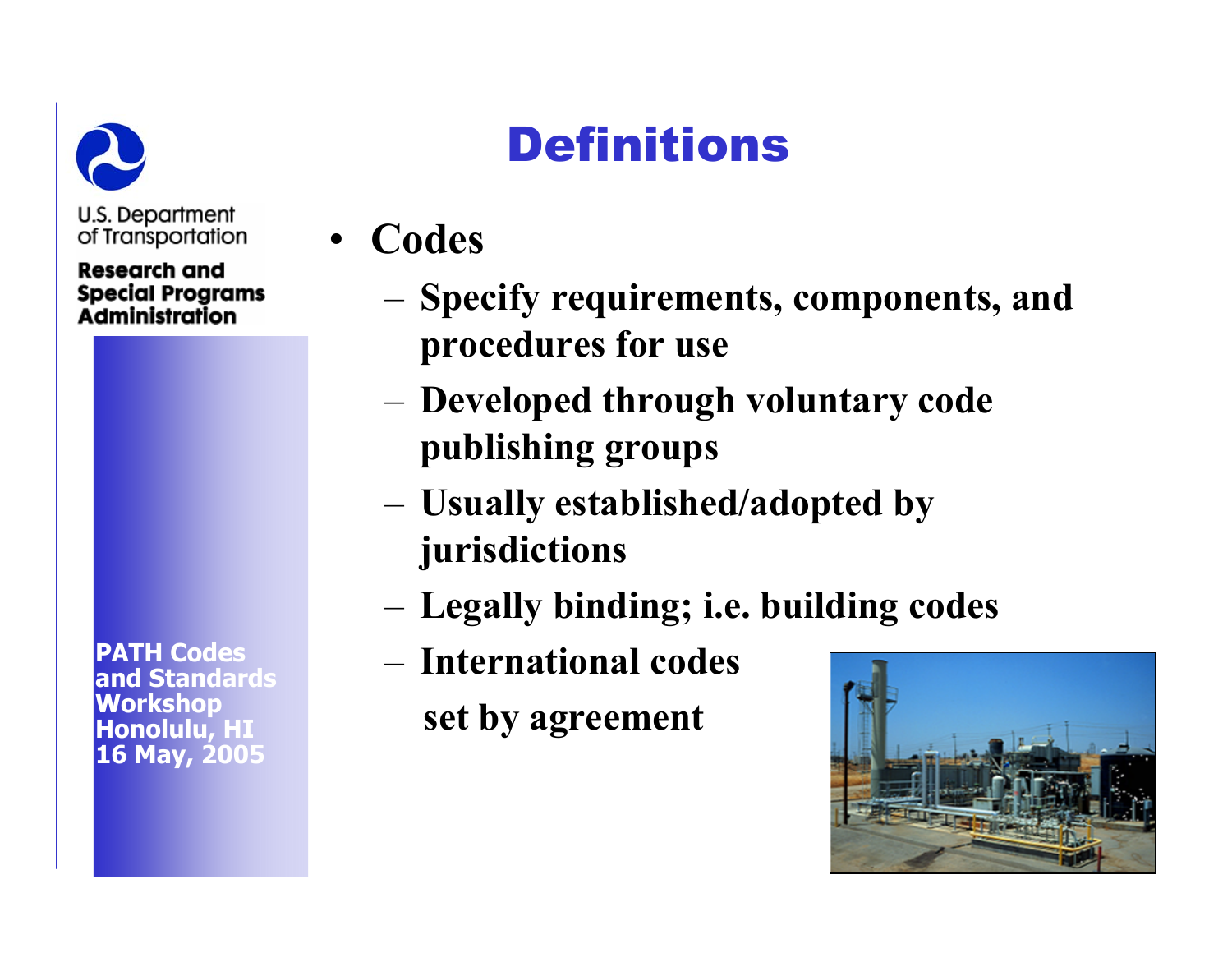

**Research and Special Programs Administration** 

**PATH Codes and StandardsWorkshop Honolulu, HI 16 May, 2005**

# **Definitions**

- **Standards**
	- **Technical definitions, guidelines, and instructions for design, manufacture, and testing**
	- **Set minimum performance or component requirements**
	- **Technical experts from industry and governments**
	- **International standards are typically voluntary, consensus based; i.e. equipment standards**

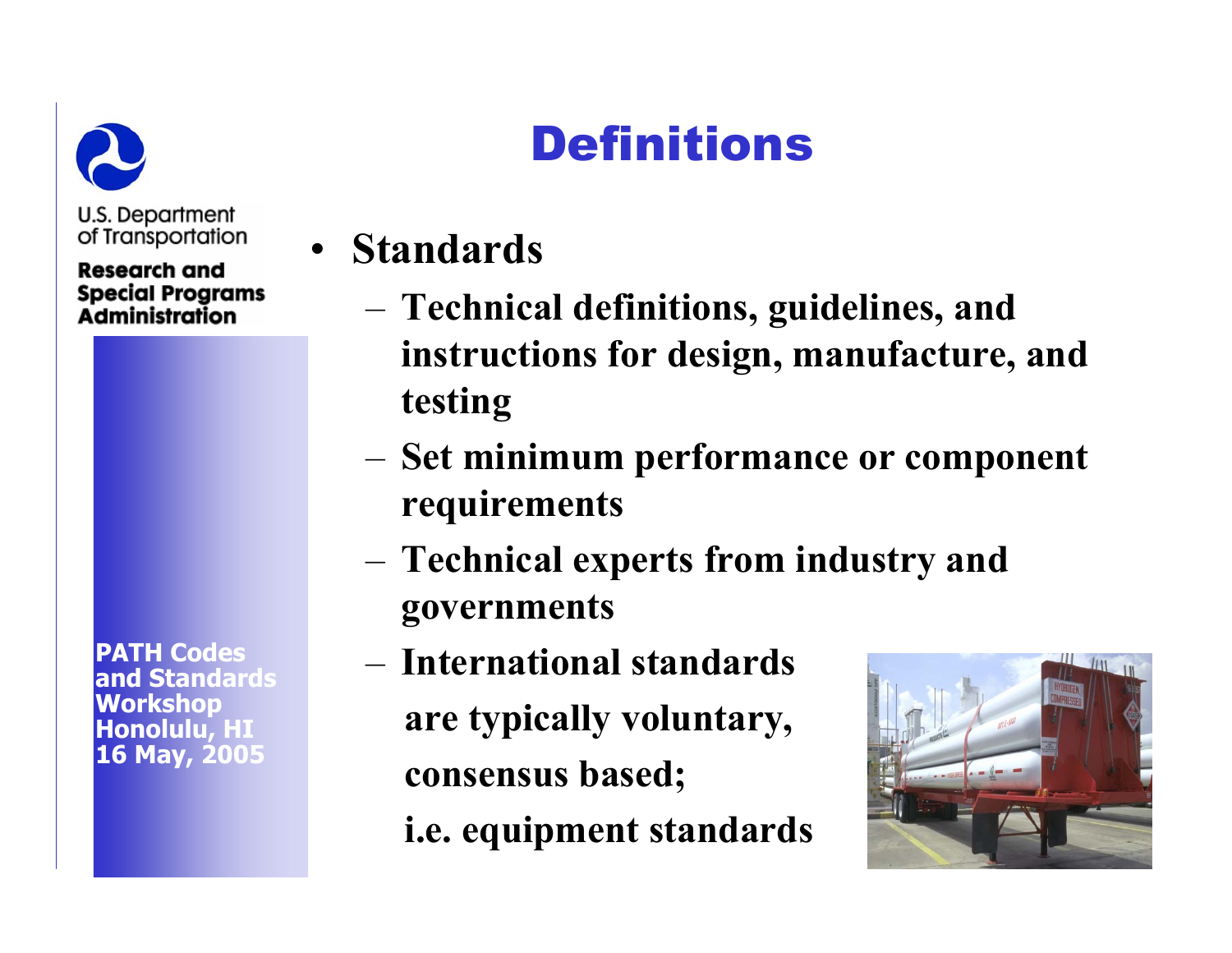

#### **Research and Special Programs** Administration

**PATH Codes and Standards Workshop Honolulu, HI 16 May, 2005**

# **Definitions**

- **Regulations**
	- **Legally binding, developed through national administrative process or international agreement**
	- **Typically incorporate by reference safety codes and standards**
	- **Developed in advance of deployment and commercialization to protect public safety**

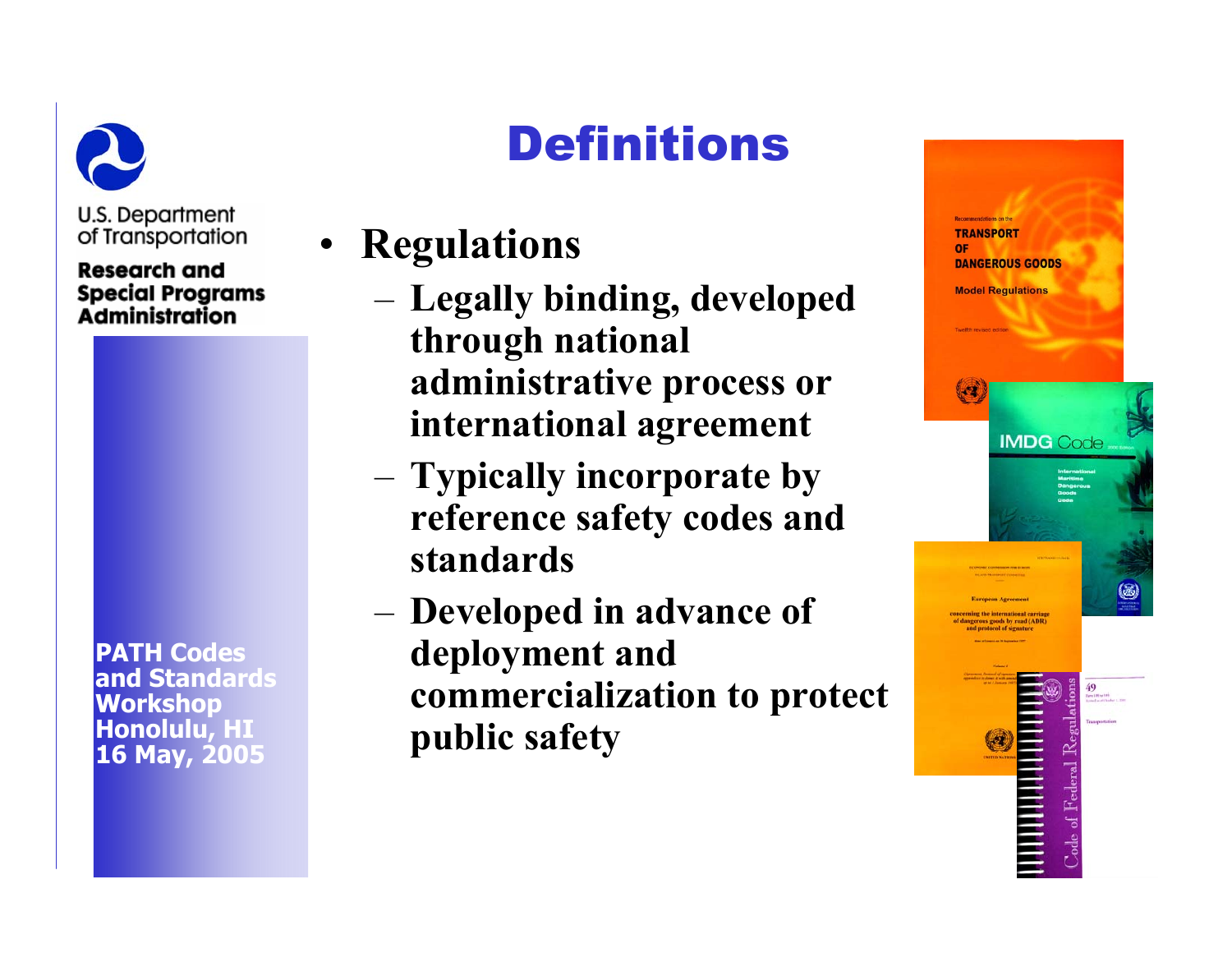

**Research and Special Programs Administration** 

**PATH Codes and Standards Workshop Honolulu, HI 16 May, 2005**

# Performance vs. Prescriptive Code/Standard

- **Performance code/standard** 
	- **Not specific to any given application**
	- **Set high-level requirements,**
	- **Describe how a device or system should perform**
	- **But may not define specific requirements or thresholds for various applications or how the performance should be achieved**
- • **Prescriptive code/standard**
	- **Specific to a given use**
	- **Detailed design requirements**
	- **Components may not be suitable for use in other applications**
	- **Limited in accommodating new technologies and approaches**
	- **Easier for code officials to apply**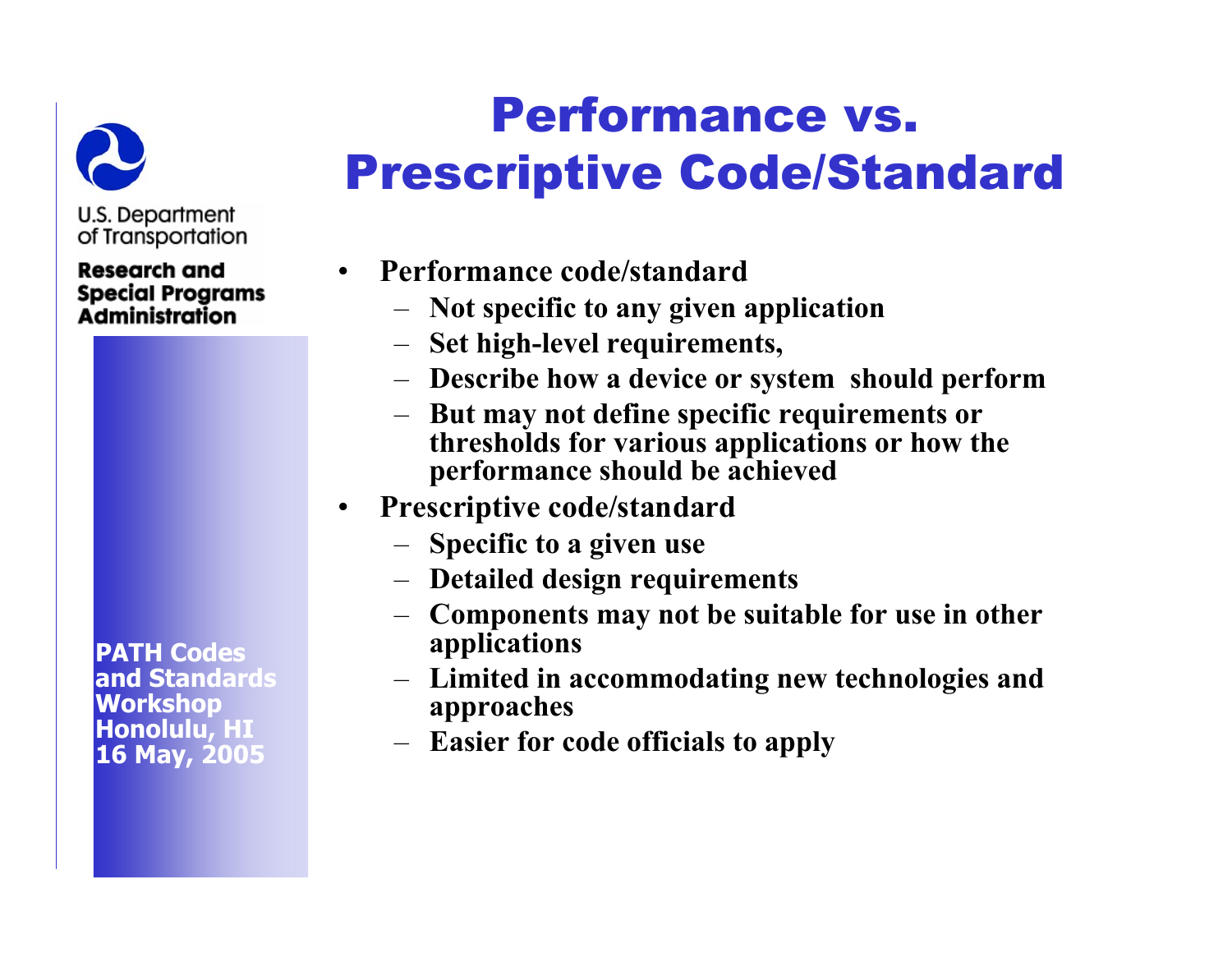# Major Participants

#### •**Codes**

- **ICC International Code Council**
- **NFPA National Fire Protection Agency**
- **ASME International American Society of Mechanical Engineers**

#### **Standards**

 $\bullet$ 

- $-$  **IEC International Electrotechnical Commission**
- **ISO International Organizations for Standardization**
- **ANSI American National Standards Institute**
- $\overline{\phantom{0}}$  **SAE Society of Automotive Engineers**
- **CSA International**
- **CGA**

#### •**Regulations**

– **UN ECOSOC Sub-Committee of Experts on the Transport of Dangerous Goods**

> –**UNECE WP.29 World Forum for Harmonization of Vehicle Regulation s**

– **National Governments** 

– **US DOT, EPA**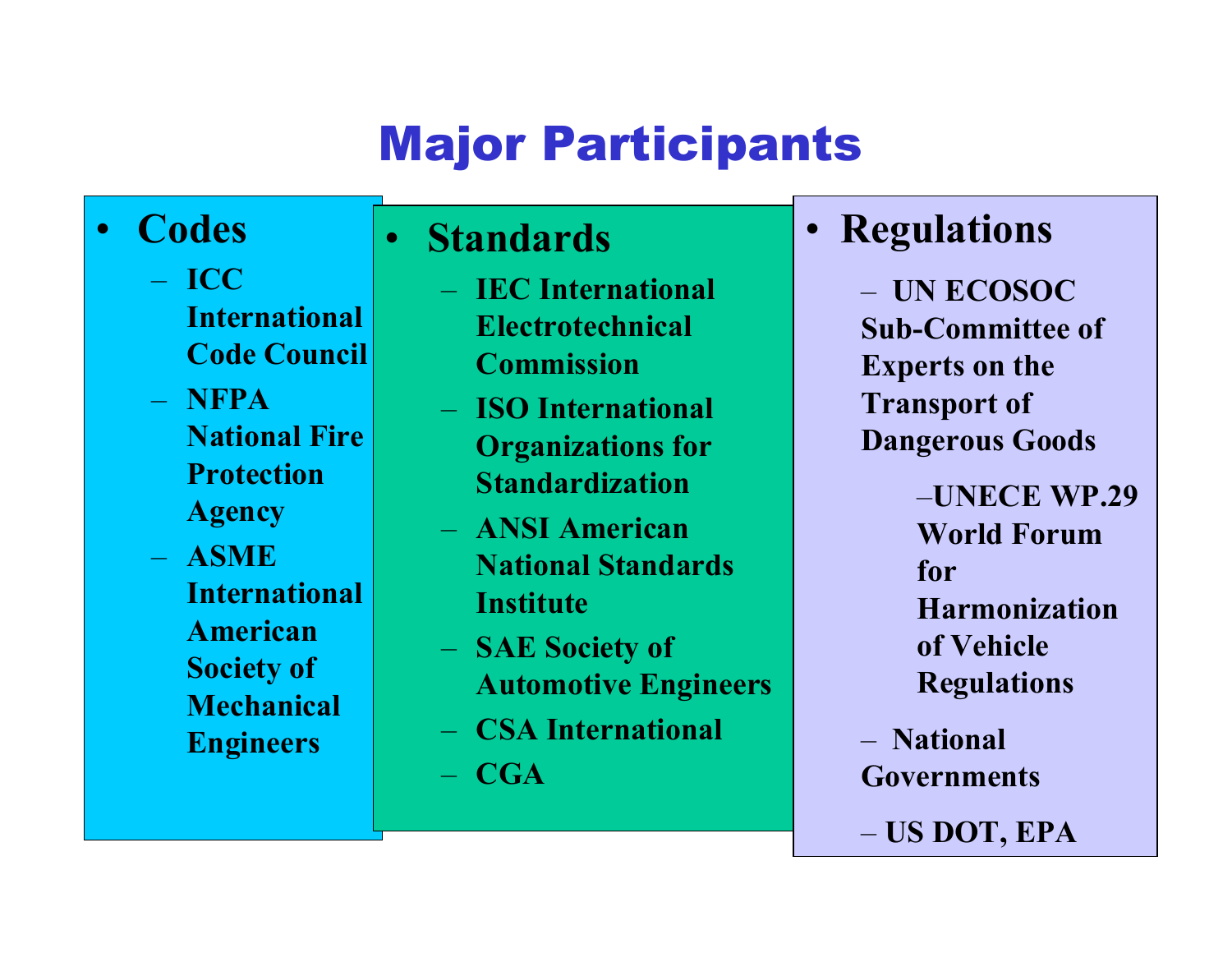#### Example Standard Development Process

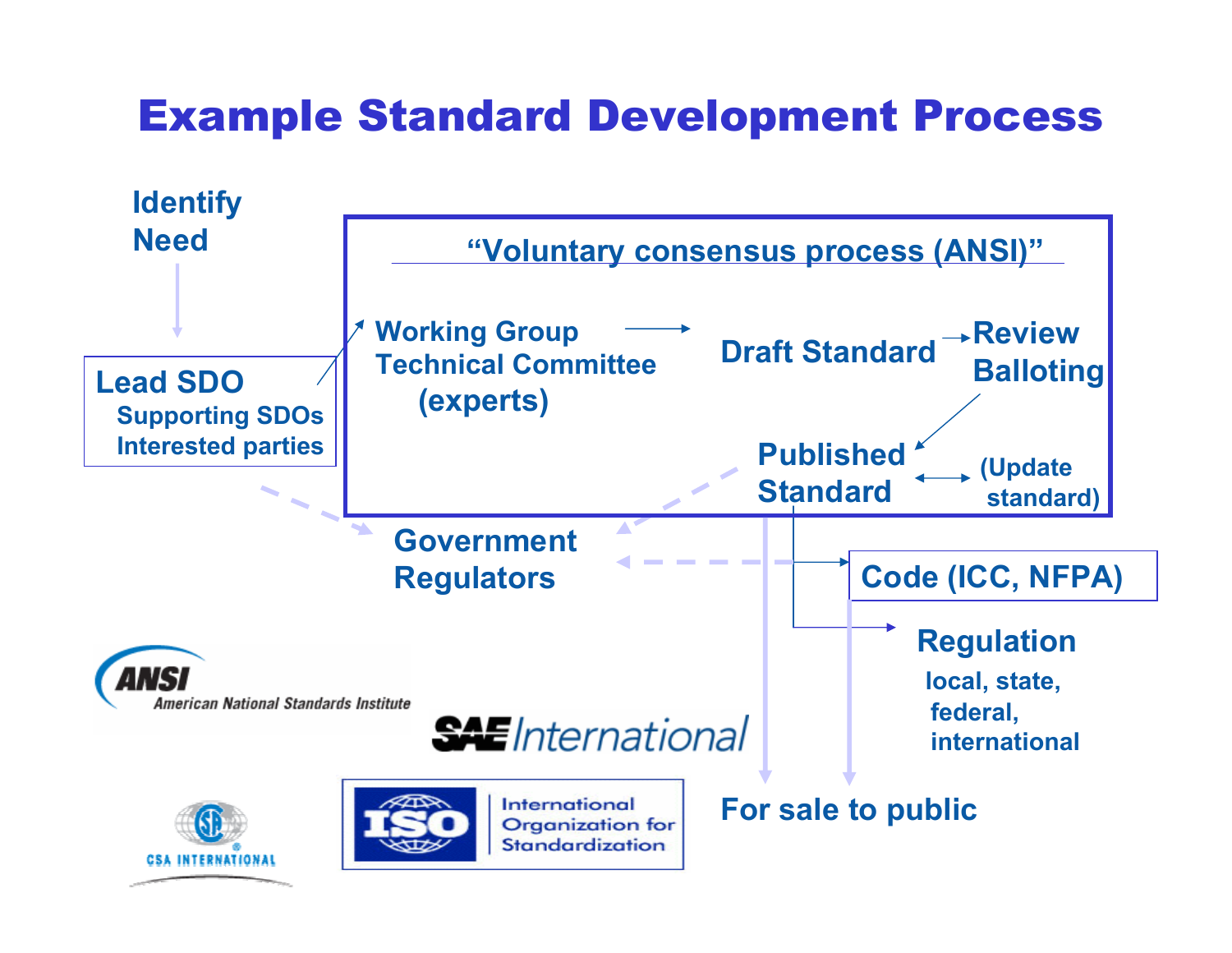#### Example Regulatory Development Process

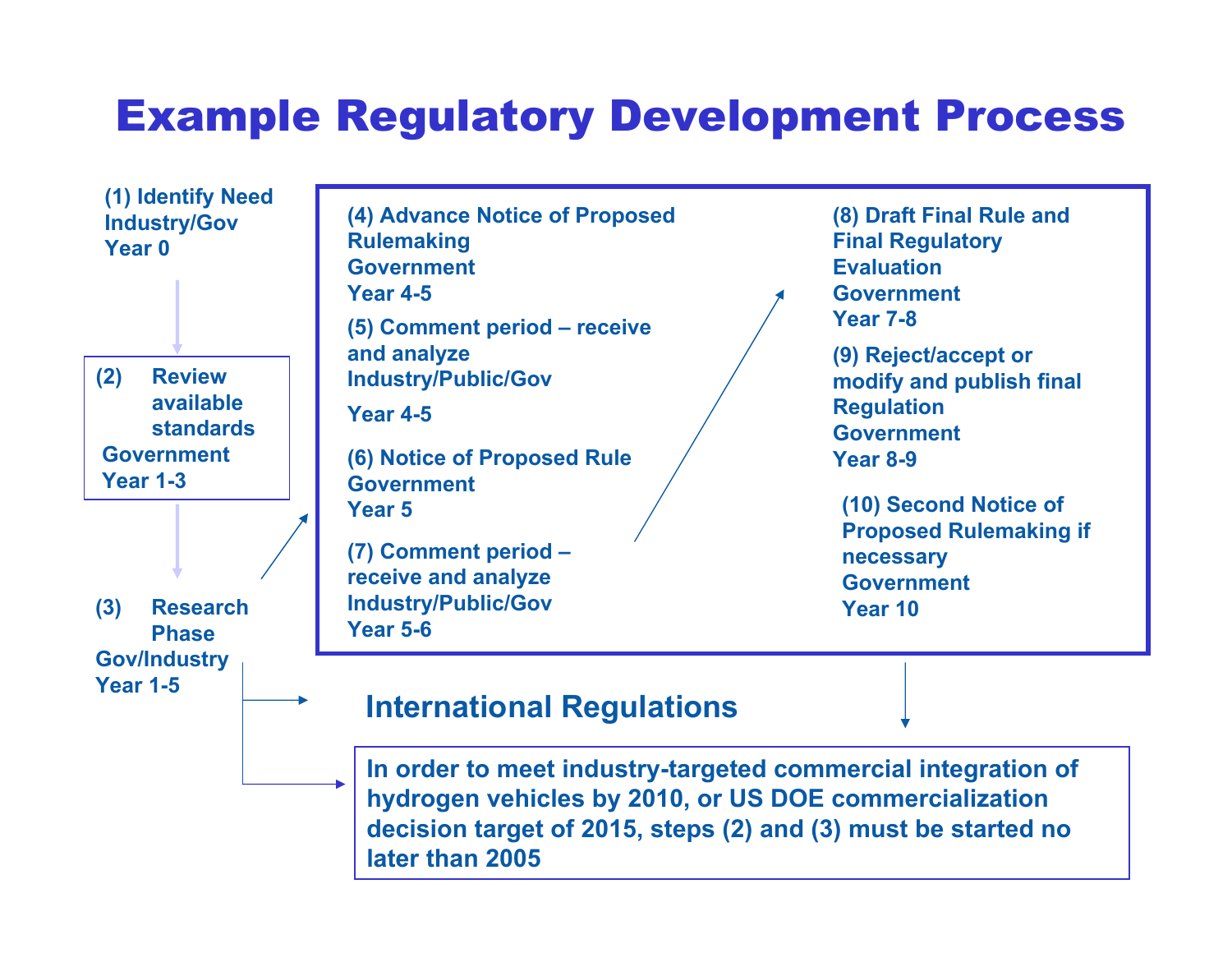

**Research and Special Programs Administration** 

## Need for Codes and **Standards**

- **Safety assurance**
- **Public confidence**
- **Enable commercialization**



**PATH Codes and StandardsWorkshop Honolulu, HI 16 May, 2005**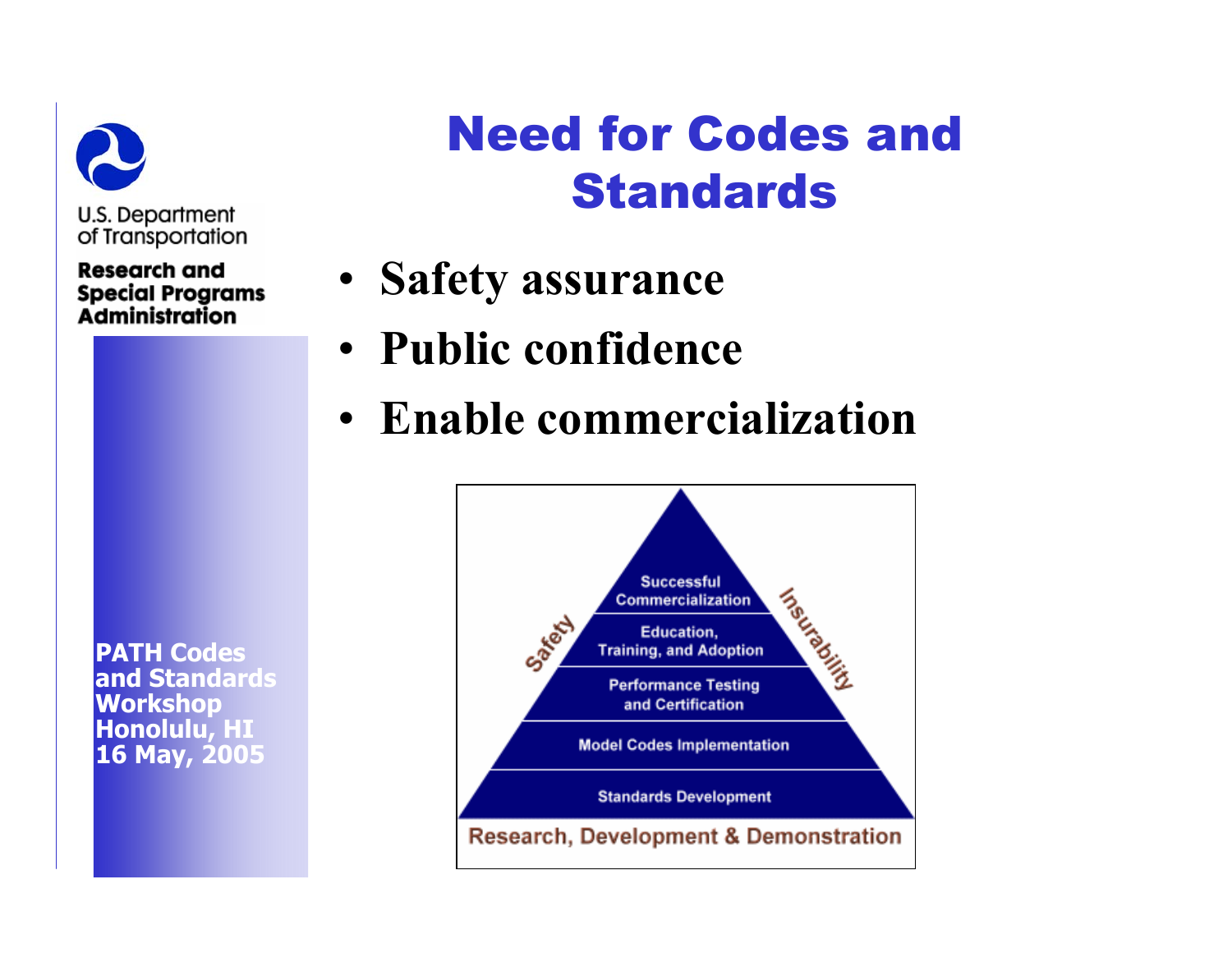

Research and **Special Programs Administration** 

**PATH Codes and StandardsWorkshop Honolulu, HI 16 May, 2005**

- **Hydrogen has been used and transported safely for many decades** –**However, its use as a vehicle fuel is new**
- **Current standards tend to be based on industrial experience rather than consumer/commercial use by the public**
- **Tendency to adopt industrial standards to transport (separate applications)**
- **Reliance on CNG standards**
- **Insufficient technical data available**

### **Issues**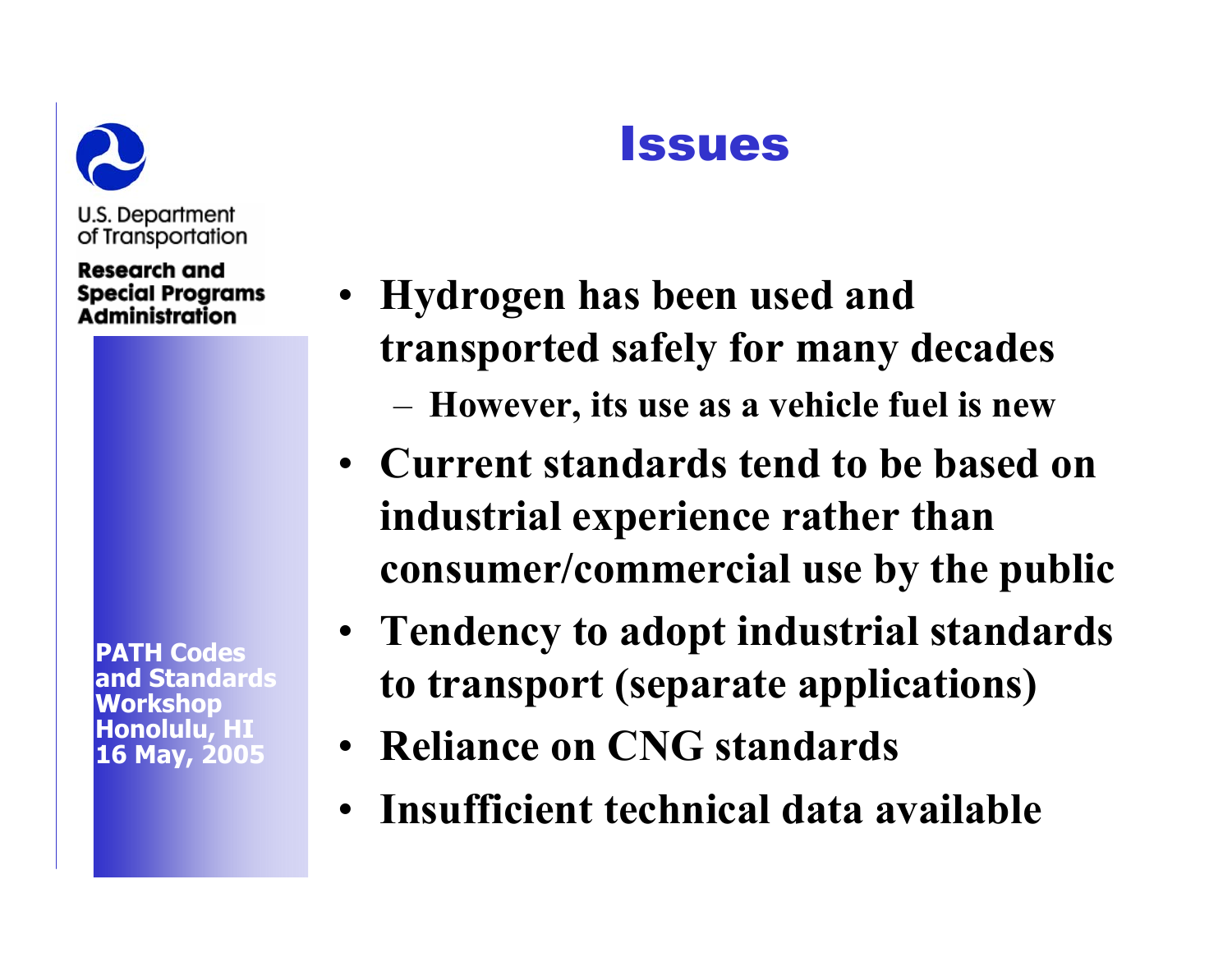

**Research and Special Programs Administration** 

**PATH Codes and StandardsWorkshop Honolulu, HI 16 May, 2005**

# Major Barriers

- •**Complex system of development**
- •**Overlapping and competing standards**
- **Manufacturers are driven by need to sell product**
	- **Debate on control of standard**
	- – **Drive to target standard to accommodate a specific product**
- **Usage and language are precedent setting – may compromise long-term safety or limit technology**
- **International standards still have limited governmental development role**
- **Large number of local government jurisdictions (approx 44,000 in U.S.)**
- •**Non-uniform training of officials**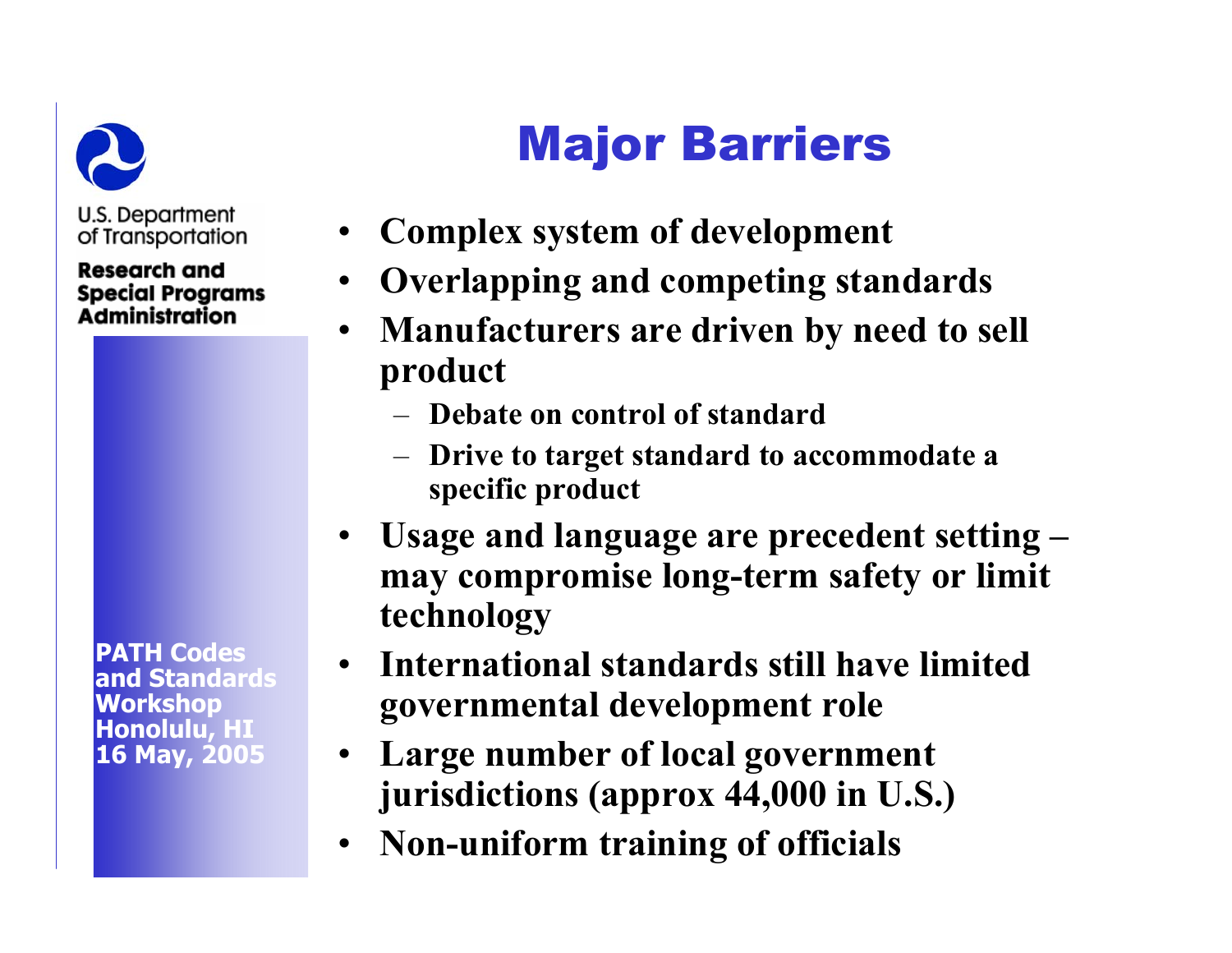

Goals and Objectives

U.S. Department of Transportation

**Research and Special Programs Administration** 

*Perform underlying research to facilitate the development and harmonization of international codes and standards.*

- $\bullet$  **Assess sufficiency of domestic & international hydrogen and fuel cell codes and standards – both established and in the process**
- $\bullet$ **Identify information needs**
- • **Maintain an R&D roadmap designed to fill information gaps**
- $\bullet$  **Insure information developed is available to codes and standards developing organizations**
- $\bullet$  **Attempt harmonization while insuring domestic needs**
	- **Get a GTR before national regulations prohibit successful implementation**

**PATH Codes and Standards Workshop Honolulu, HI 16 May, 2005**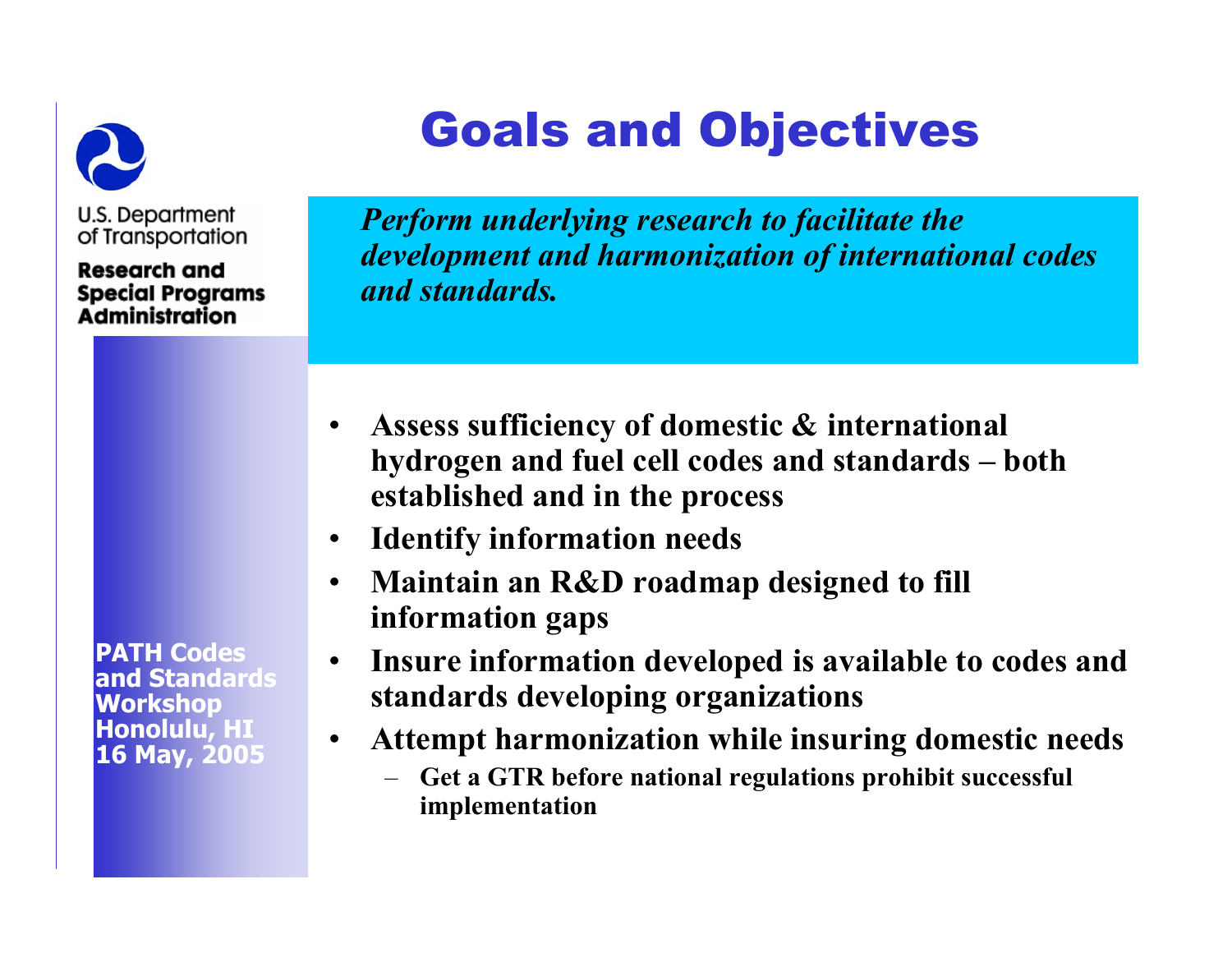

#### **Research and Special Programs Administration**

**PATH Codes and Standards Workshop Honolulu, HI 16 May, 2005**

# Approach

- **Perform underlying R&D**
- • **Assess current practices and status of technical development efforts**
- • **Support of performance-based, non-prescriptive Codes and Standards development that facilitate technology introduction, but do not hinder future technology evolution**
- **Identify gaps and needs between current efforts and those necessary for performance-based standards**
- **Determine resources needed to collect and disseminate critical information to codes and standards groups**
- $\bullet$  **Roadmap for a Global Technical Regulation adopted in June 04 (WP 29) now we need the stakeholders to implement the Roadmap.**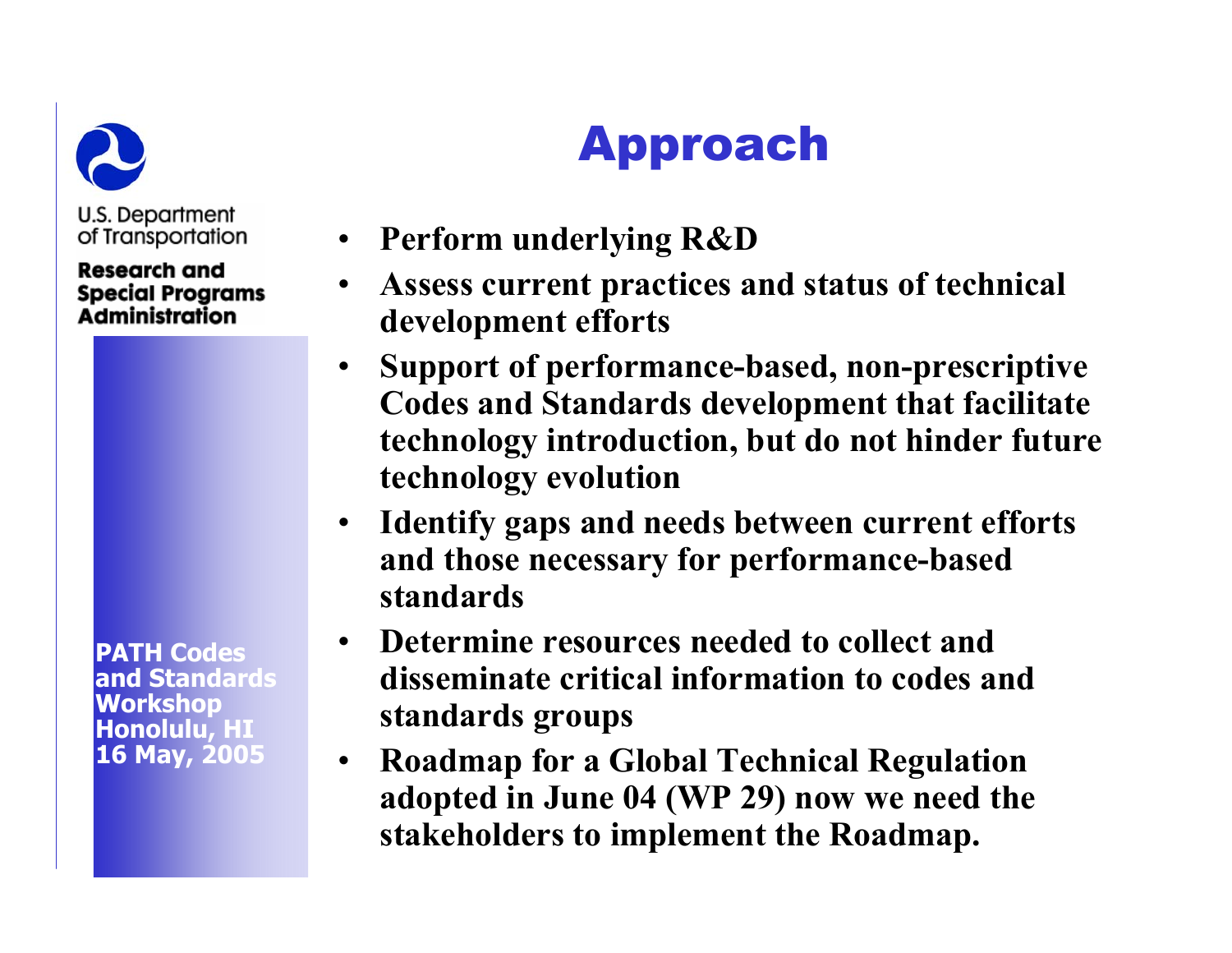

**Research and Special Programs Administration** 

**PATH Codes and StandardsWorkshop Honolulu, HI 16 May, 2005**

## Government Role

*Because of the large number of interested parties, those which represent competitive entities and that are both national and international, governments are uniquely positioned to facilitate progress toward harmonized codes and standards and improved safety*

- •**Lead non-competitive basic research**
- **Coordinate international participation**
- • **Facilitate relationships among cooperative and competing industries**
- •**Publish and disseminate results**
- • **Educate Codes and Standards officials, first responders, and policy makers**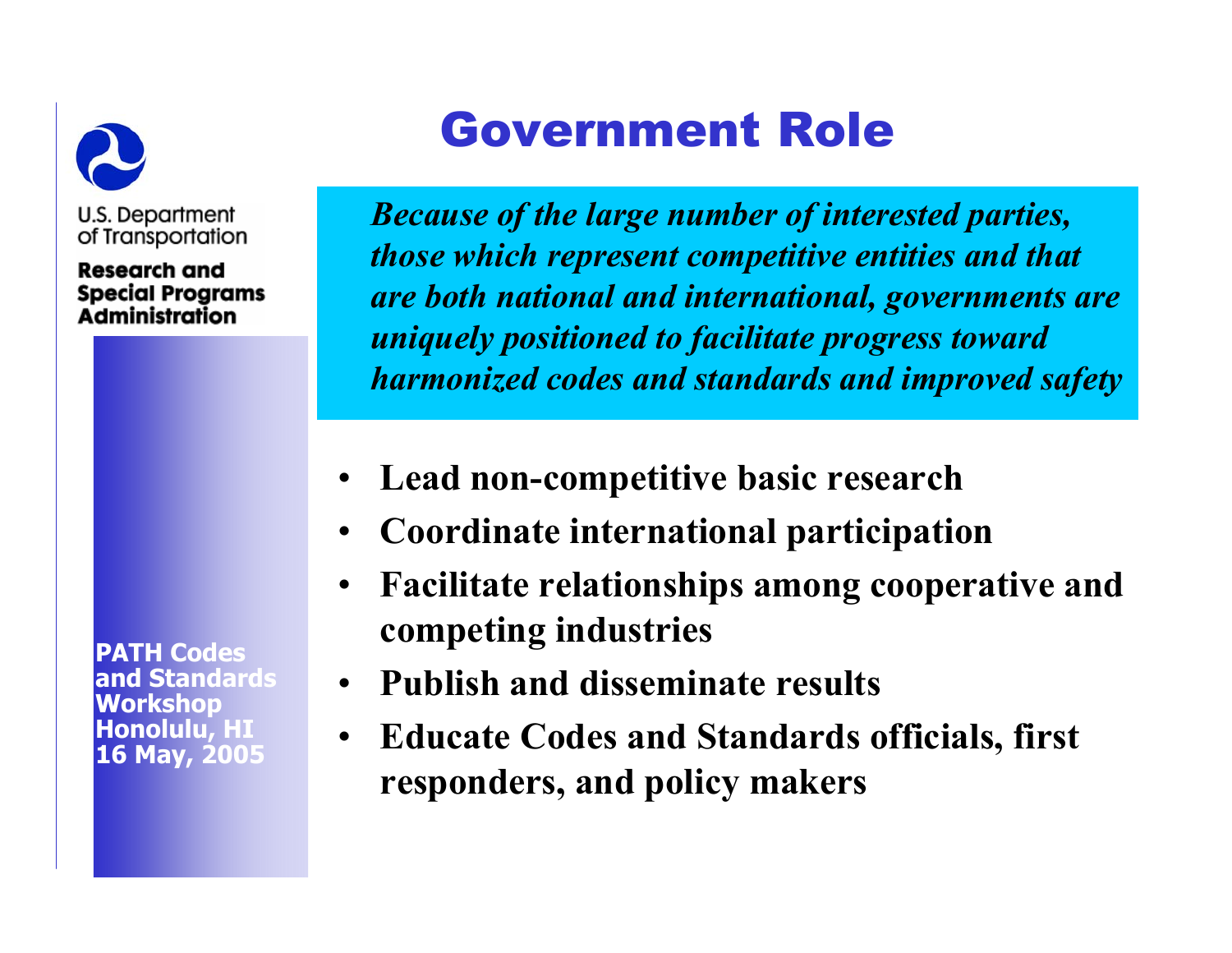

#### **Research and Special Programs Administration**

**PATH Codes and Standards Workshop Honolulu, HI 16 May, 2005**

# 4 Key Target Research Areas

- **Hydrogen Behavior**
	- – **physical/chemical, combustion and flammability, material properties & interaction, sensing/mitigation**
- **Vehicles** 
	- – **Fuel storage system, components, sensors, whole vehicle performance, failure modes**
- **Infrastructure**
	- – **Production, distribution and delivery, fueling stations**
- **Interface**
	- –**Fuel quality, refueling components**

*Roadmap details Needs or Gaps for each Target Area to ensure RD&D efforts are properly directed*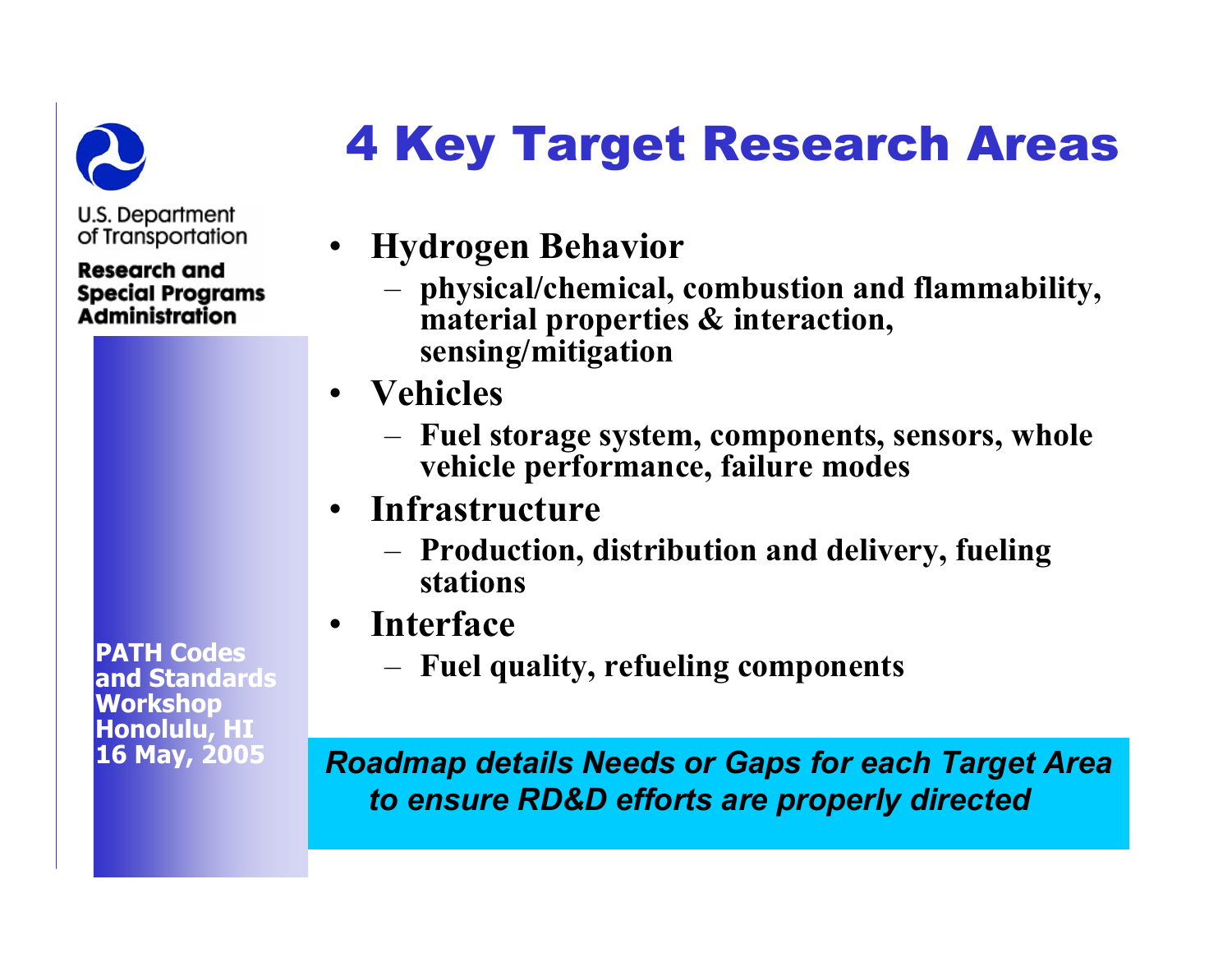### Vehicle R&D Roadmap Timeline

#### R D & D R oad m ap Ti m eline (2005)

"Com pleted B y " d a t e s s how n

**Inf ormation**

| <b>Need Areas</b>                           | 2005                | 2006    | 2007    | 2008    | 2010    | 2015                          |
|---------------------------------------------|---------------------|---------|---------|---------|---------|-------------------------------|
| Properties                                  | $\odot$             |         |         |         |         | <b>Final Code</b>             |
| FVC Formation, LFL                          |                     | $\odot$ |         |         |         | <b>Development</b>            |
| <b>Jets and Flames</b>                      | Behavior            | $\odot$ |         |         |         | <b>Period</b>                 |
| $LH2$ Releases                              |                     |         | $\odot$ |         |         | $(2010 - 2015)$               |
| <b>Materials Compatibility</b>              |                     |         | $\odot$ |         |         | to meet                       |
| <b>Metal Hydride</b><br>Materials, Behavior | <b>Hydrogen</b>     |         |         | $\odot$ |         | <b>Commercial-</b><br>ization |
| $H_2$ Sensors                               |                     |         |         | $\odot$ |         | <b>Decision of</b>            |
| $H2$ Tank Testing                           |                     | $\odot$ |         |         |         | 2015                          |
| $H_2$ Refueling Tests                       |                     |         | $\odot$ |         |         |                               |
| <b>Life-cycle Testing</b>                   |                     |         |         |         | $\odot$ |                               |
| <b>P-Relief Devices</b>                     |                     |         | $\odot$ |         |         |                               |
| P-T Sensors                                 | Hydrogen<br>Vehicle |         | $\odot$ |         |         |                               |
| On-board fuel handling                      |                     |         |         | $\odot$ |         |                               |
| <b>Parking Certification</b>                |                     |         | $\odot$ |         |         |                               |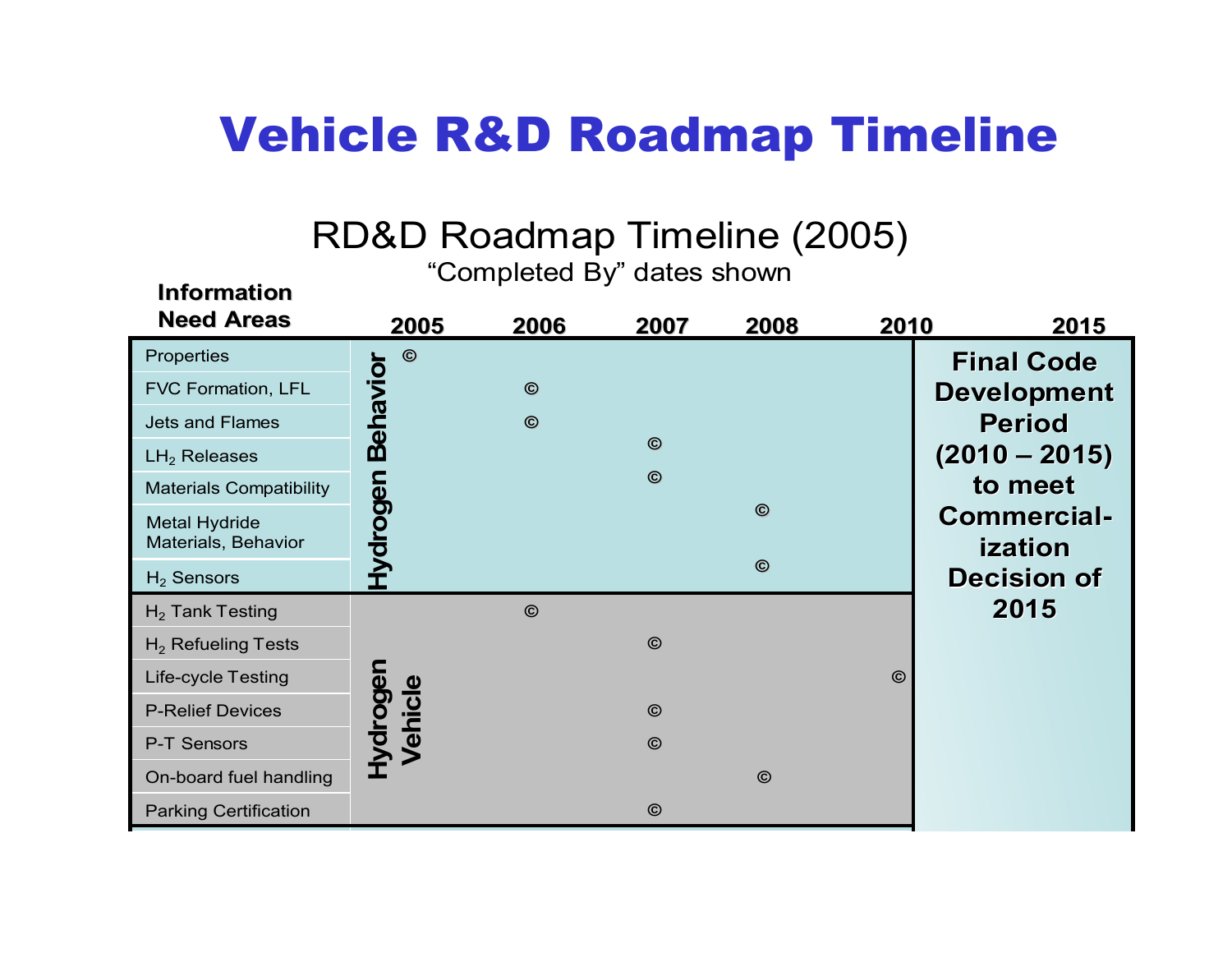### Overall Timetable

| 2004                                                | 2006                                 |                                                            | 2008                                               | 2010             | 2015                                        |  |  |
|-----------------------------------------------------|--------------------------------------|------------------------------------------------------------|----------------------------------------------------|------------------|---------------------------------------------|--|--|
| <b>Release Scenarios</b>                            |                                      | <b>Materials Handbook</b>                                  |                                                    |                  |                                             |  |  |
| $H2$ Behavior<br><b>FVC Formation</b><br><b>LFL</b> |                                      | <b>Whole System</b><br><b>Design</b><br><b>Sensors</b>     |                                                    |                  | [R&D Roadmap]                               |  |  |
|                                                     | <b>Setbacks</b><br><b>Containers</b> | <b>Bulk Storage</b><br><b>Dispensing</b><br><b>Systems</b> | <b>Pipelines</b><br><b>Fuel Specs</b>              |                  | [National Template]                         |  |  |
| [International Template]                            |                                      |                                                            | <b>Crashworthiness</b><br><b>Modeling, Testing</b> | <b>Draft GTR</b> | <b>Vehicle Systems</b>                      |  |  |
| R&D                                                 | <b>Codes and</b><br><b>Standards</b> |                                                            | <b>Regulations</b>                                 |                  | <b>Commercialization</b><br><b>Decision</b> |  |  |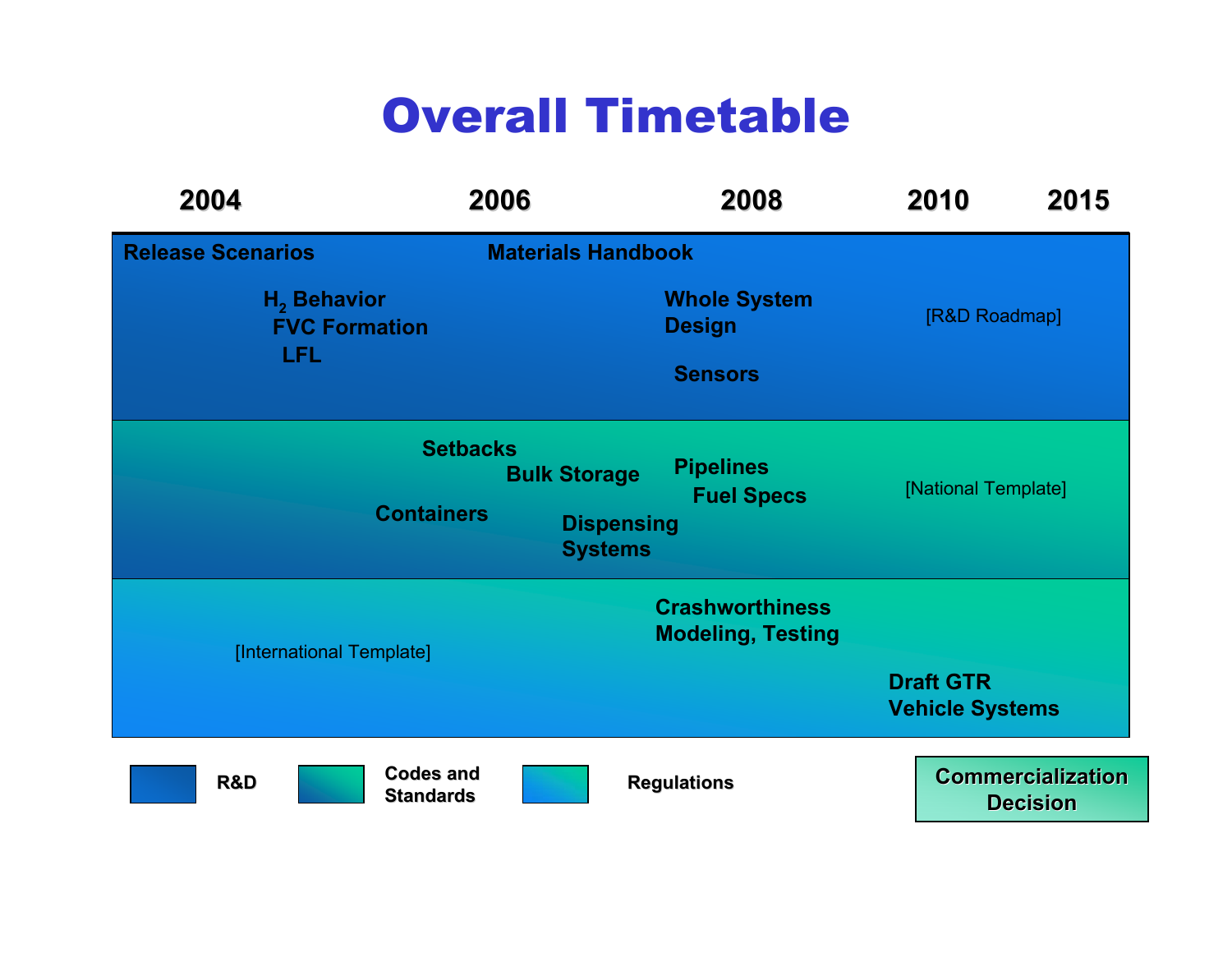

**Research and Special Programs Administration** 

**PATH Codes and StandardsWorkshop Honolulu, HI 16 May, 2005**

# Global Technical Regulations

- **Global Technical Regulation framework for fuel cell vehicles under UNECE 1998 Agreement**
	- **Consensus based**
	- **Flexible to allow application to all countries, regardless of approval process**
	- – **Existing international standards incorporated by reference**
	- **EU, US, Canada, Japan, and numerous other non-EU countries are signatories (23 total)**
	- **At least 5 year development process**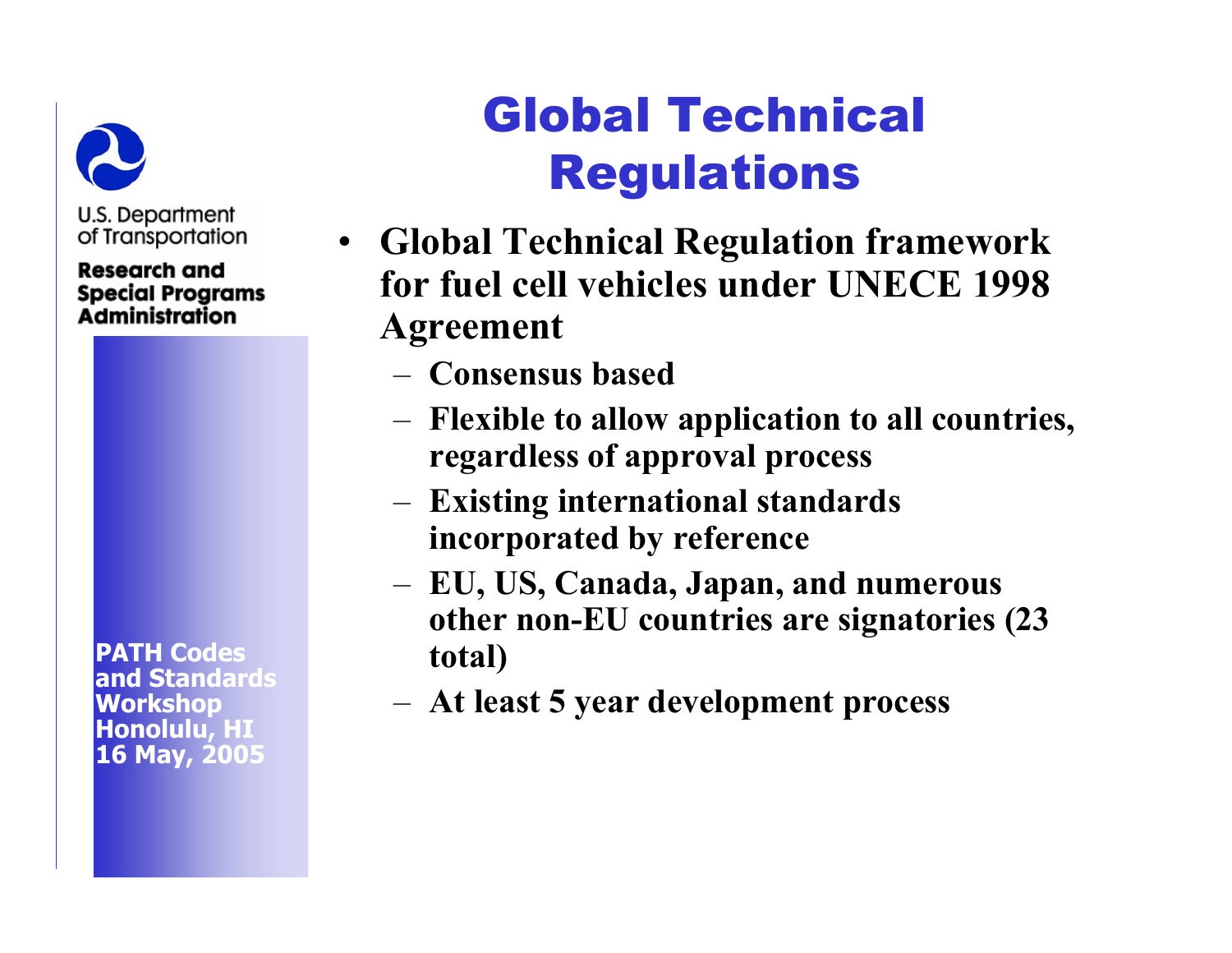

**Research and** 

**Special Programs Administration** 

IPHE Activities



International Partnership<br>for the Hydrogen Economy

*The IPHE represents a major opportunity for international cooperation on Codes and Standards activities*

- • **Scoping Paper is a critical document to shape future Codes and Standards international cooperation**
- •**Global communication and facilitation**
- • **Help create a uniform "language" for data collection**
- • **Opportunity to promote performance-based global standards and regulations that enable technology introduction while allowing evolution**
- $\bullet$  **Safe introduction of Hydrogen powered vehicles into the market place.**

**PATH Codes and Standards Workshop Honolulu, HI 16 May, 2005**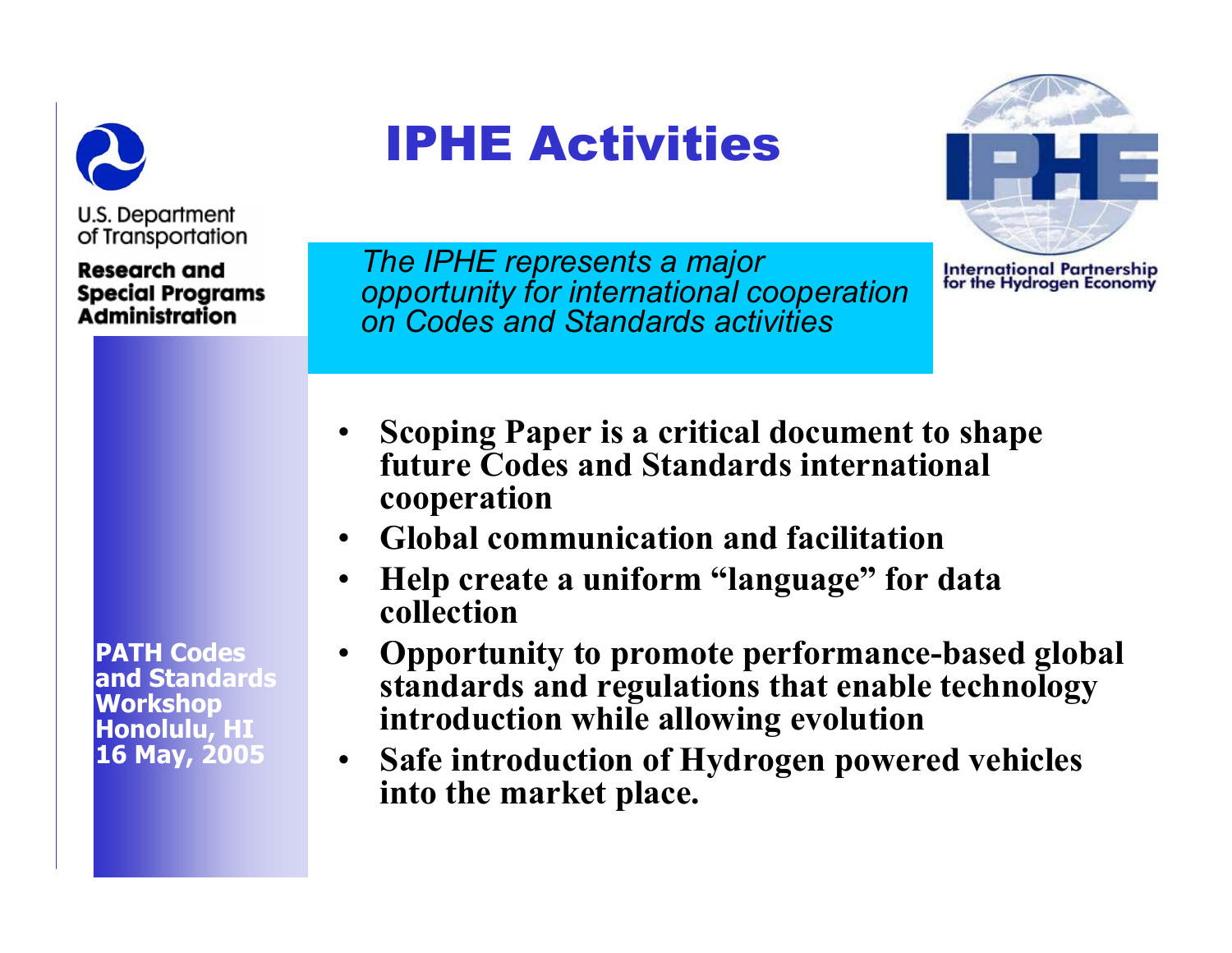

**Research and Special Programs Administration** 

**PATH Codes and StandardsWorkshop Honolulu, HI 16 May, 2005**

# US Activities

- **NHTSA 4 year Plan - success of the timely regulatory development and safe deployment of the hydrogen technology depends on the cooperation and active participation of all interested parties**
- • **Enable New Transport and Distribution Pathways**
	- **Assess new and emerging technologies**
	- **Safety R&D to accommodate new technologies and allow integration in the system**
	- **Evaluate laboratory technologies for safety and reliability in widespread commercial use**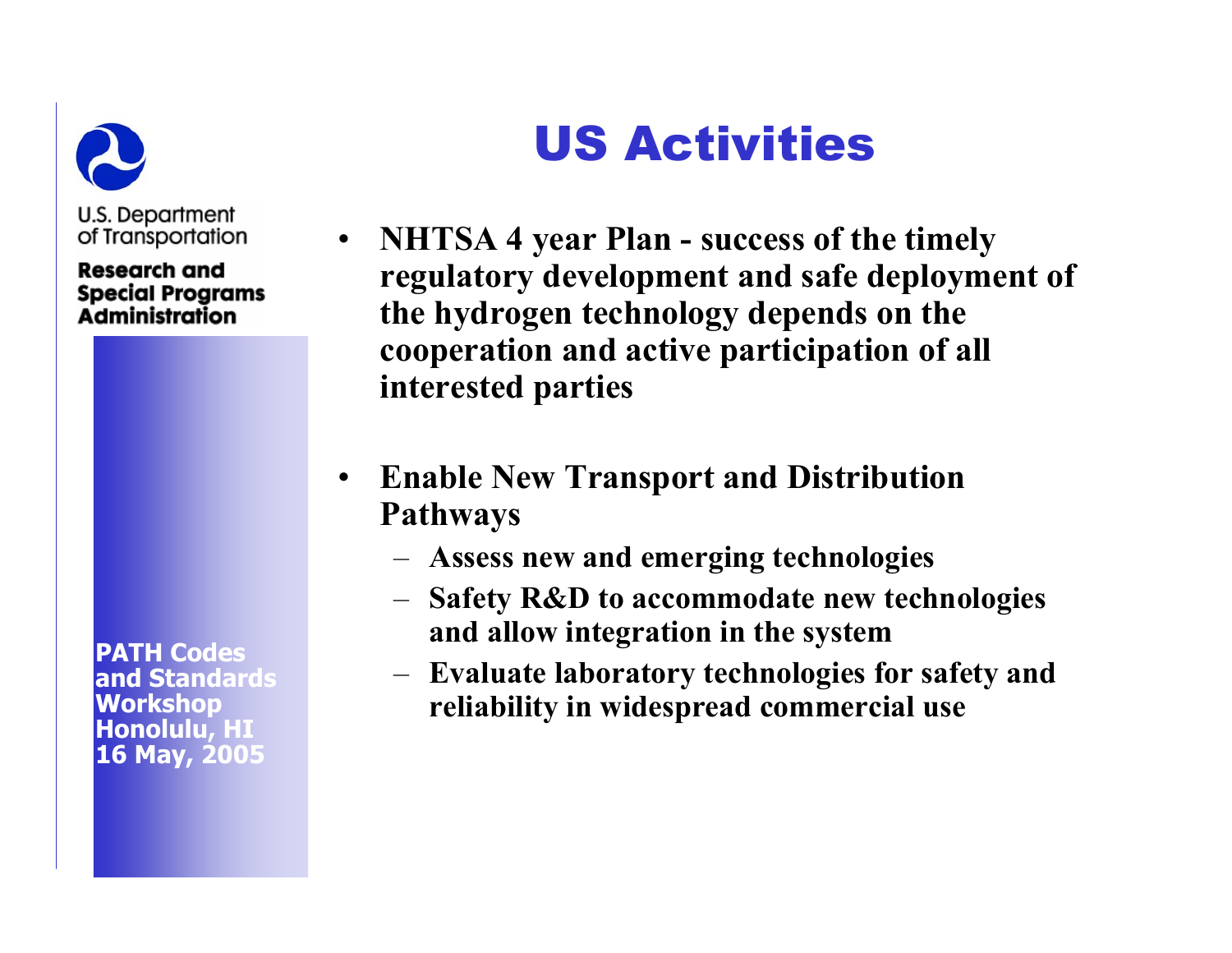

**Research and Special Programs Administration** 

**PATH Codes and StandardsWorkshop Honolulu, HI 16 May, 2005**

# Conclusion

- **Safety of hydrogen can be addressed through comprehensive testing, certification, and functional standards**  –**just like with any other fuel**
- **Coordination is the key**
- **Ultimate commercialization and technology decisions will be made by the commercial sector, governments must provide the regulatory and safety framework within which these choice can be made**